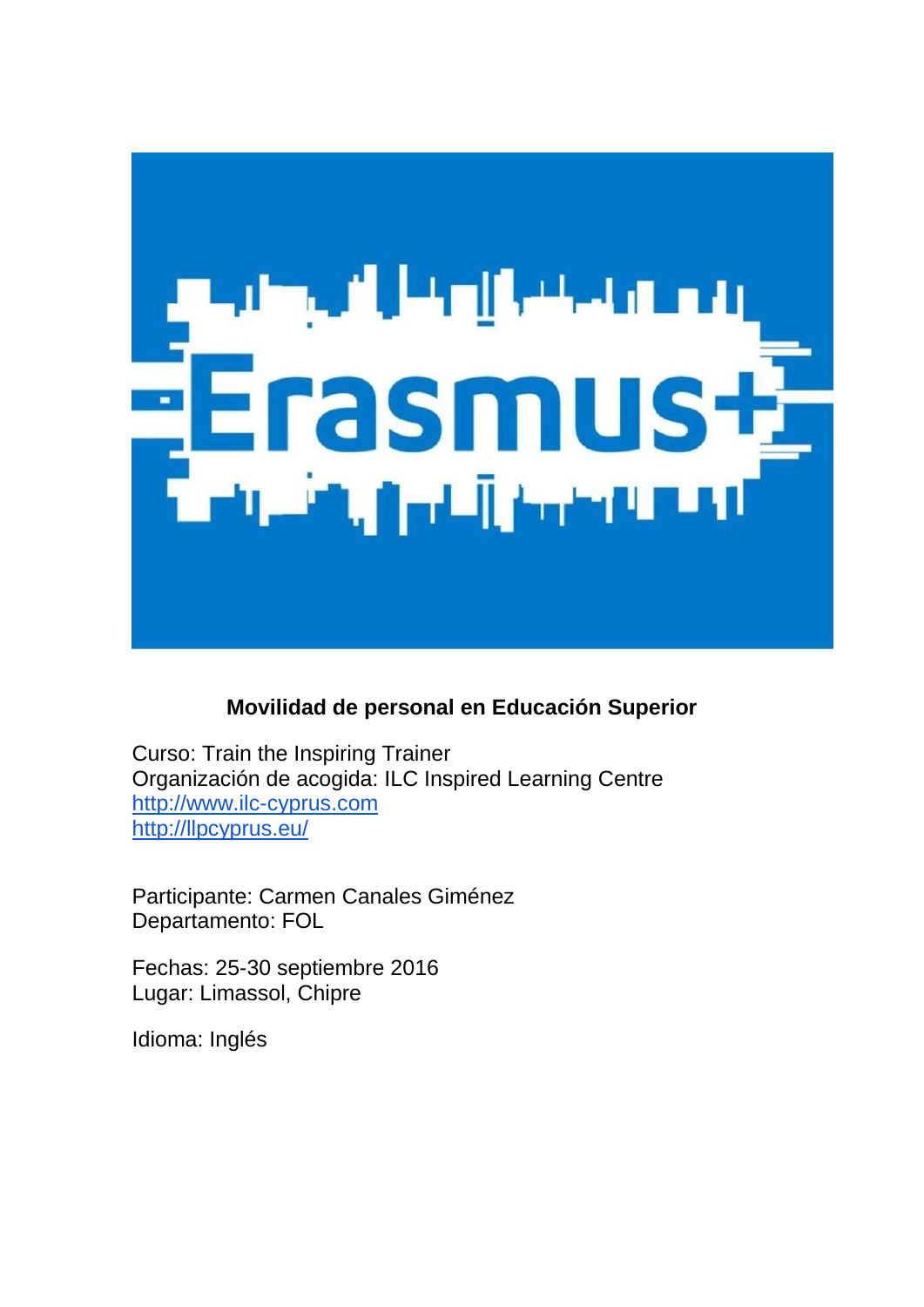El curso estaba organizado por la organización ILC y fue impartido por la socia-fundadora de la misma, Karolina Gladych, psicóloga y coach personal y de grupos en Limassol Chipre.

El curso tenía como objetivo reflexionar sobre la práctica docente y proporcionar técnicas de inspiración para llevar a cabo la misma. Se llevaron a cabo diferentes dinámicas de grupo, juegos como método de inspiración, representaciones teatrales, simulaciones de clases para practicar el arte de hablar en público y también para obtener un feedback constructivo.

El grupo de trabajo estuvo formado por 4 profesoras universitarias de Polonia y Rumania, una de Letonia y la profesora de FOL de nuestro centro, Carmen Canales. El idioma de trabajo fue el inglés.

A continuación se detallan los objetivos, la metodología, el programa de trabajo y el seguimiento.

## **OBJETIVOS**

#### Goals

The seminar aims to:

- Provide opportunity to reflect on what does it mean to be a "good trainer"
- Raise awareness of supportive and limiting beliefs and how they affect performance
- Build in the participants awareness of their own beliefs related to being a trainer
- Build in the participants awareness of their own strengths
- Raise trainers' ability to create supportive learning environment
- Introduce mind expansion techniques to tap into creative force of the mind
- Enhance the understanding of feedback as motivational factor and provide practical tools for giving constructive feedback
- Improve the educators ability to include play and laugh in their sessions
- Enhance public speaking capacity
- Boost in the participants their motivation and passion for teaching
- Provide tools for trainer's optimal self-care
- Provide techniques for improved trainer-learners communication
- Enhance confidence in the participants
- Expand paradigm of a trainer and hence allow the participants to engage in new creative ways of teaching
- Provide opportunity to give and receive feedback from other participants
- International dialogue and exchange of experiences and resources

#### **Methodology**

Methodology of this training is based on a formula: minimum theory  $+$  maximum practice  $+$ feedback = accelerated growth. The methods used during the training are as follows: presentations, individual and pair exercises, group work and reflection, brain storming, peer support, games. The participants will also receive study manuals and worksheets that will be used during the seminar.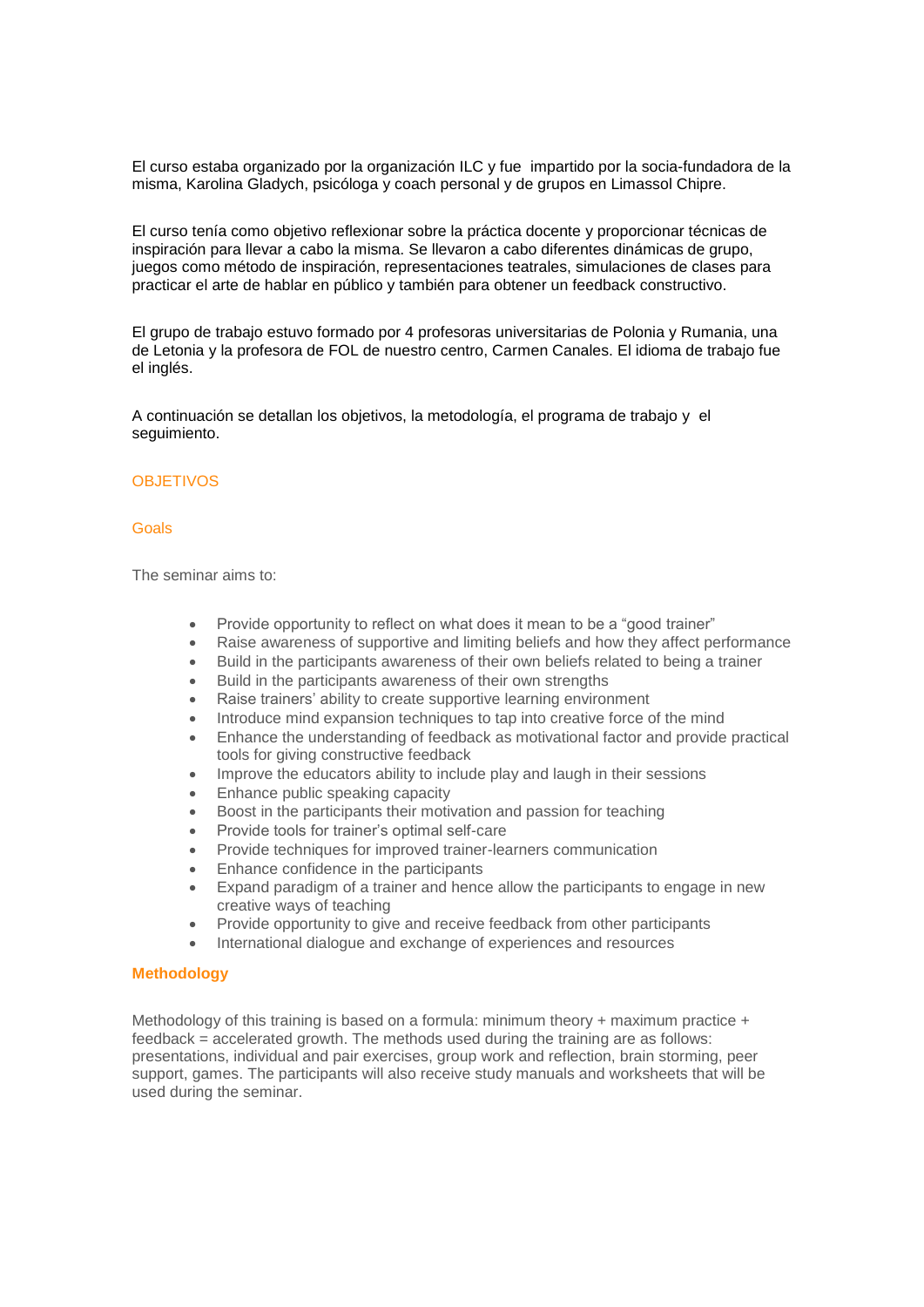# **Preparation**

Prospective participants will receive a list of relevant study materials along with websites which are relevant to the content of the course. They will also receive worksheets which will help them identify their strong points as well as areas they want to improve.

## **Follow up**

The participants will be encouraged to form a network in order to continue exchange of ideas and support one another. Up to 6 months after completion of the workshop, the participants will have opportunity to ask for advice (via email or Skype) if they face obstacles in using the new skills or if they have any questions or concerns.

# **Training Program (day by day)**

- Sunday:Arrival, welcoming and getting to know each other
- Monday:
	- Introduction and ice-breaking
	- Relaxation techniques to create optimal learning state
	- What does it mean to be a good teacher/trainer?
	- What do you love about being a teacher/trainer? teacher's job made fun!
	- The importance of teacher's self care
	- Using your physiology to influence your inner state
- **Tuesday** 
	- o The art of public speaking
	- o Presentations and feedback
	- o Handling 'difficult learners'
- Wednesday: Trip to archeological sites and traditional villages followed by wine tasting
- Thursday:
	- o Understanding and utilizing different learning styles
	- o Understanding interpersonal differences and group dynamics- ENNEAGRAM
	- o The Art of Make-Belief Teacher's supportive and limiting beliefs
- Friday:
	- o Logical levels a practical tool for professional development of a teacher/trainer
	- o Summary, course evaluation and closure